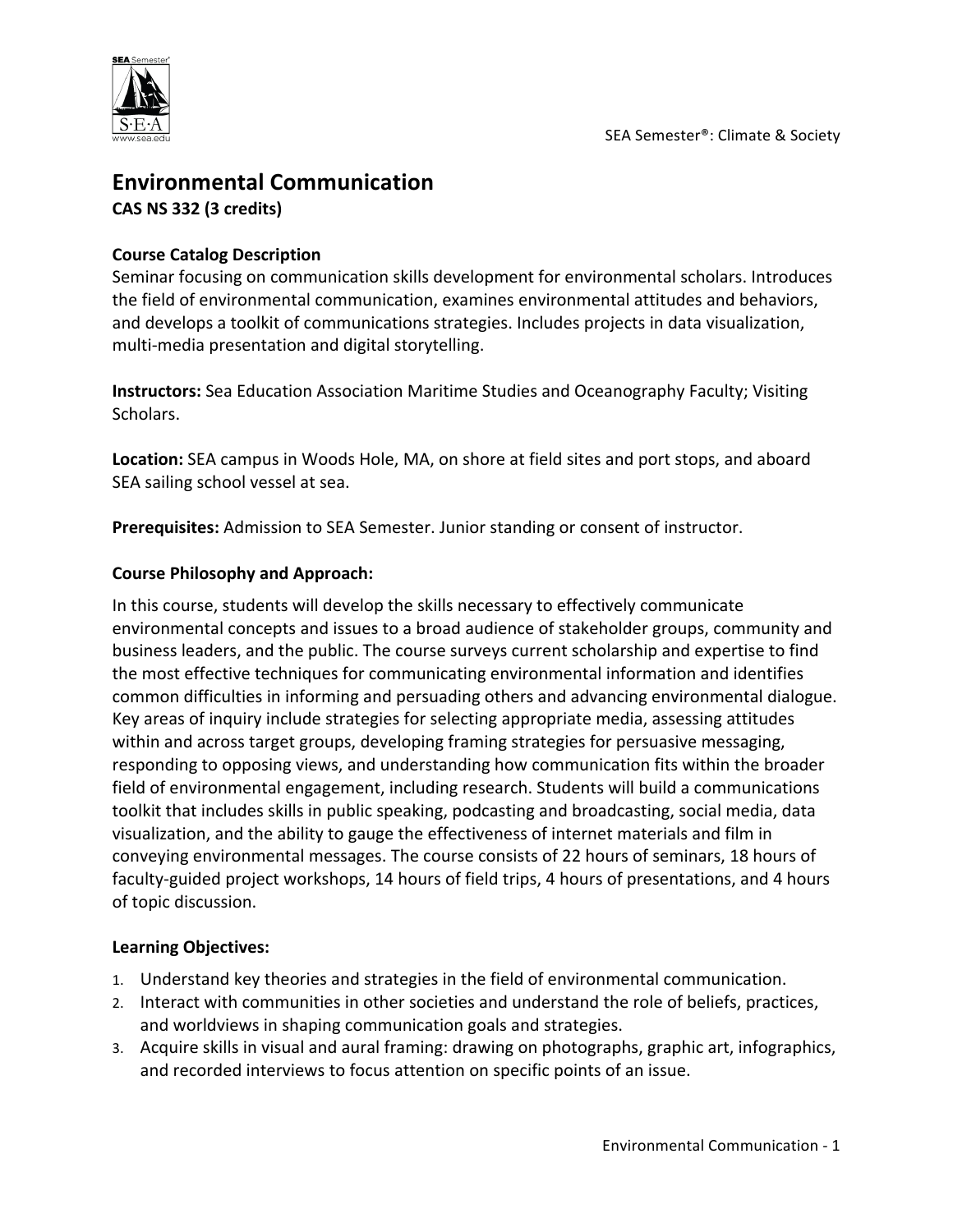

- 4. Explore how racism, gender bias, and differences in economic and educational opportunities influence access to media and public fora.
- 5. Prepare for communication opportunities with advocacy organizations, businesses, and government agencies, and develop skills that lead to further participation in environmental research and outreach.

#### **Evaluation:**

| Data Visualization Assignments (2)    | 20% |
|---------------------------------------|-----|
| Reading Response Paper                | 10% |
| <b>Communication Response Project</b> | 30% |
| Digital Storytelling Project          | 40% |

#### **Assignments**:

#### Data Visualization Assignments

Each student will produce two graphics projects with the guidance of the instructor. Projects will be based on data taken from students' projects in concurrent program courses and will employ graphic design techniques learned in class. The first assignment is due in week 4 and the second in week 6. Each assignment is worth 10% of the total course grade.

#### Reading Response Paper

Each student will write a brief (600-700 words) response to a prompt provided by the course instructor, based on course readings. The paper will explore cultural and gender biases in environmental communication. The reading response paper is due in week 3 and is worth 10% of the total course grade.

#### Communication Response Project

The course instructor will assign an environmental issue and a target audience to student teams of two or three. The goal of the assignment is to design a communications piece such as a podcast/radio spot or a newspaper op-ed that considers environmental attitudes, existing media coverage of the problem, and anticipated audience responses and subsequent actions. The assignment will be a time-sensitive response to an issue, allowing students 48 hours to develop an effective communications strategy. Each team will submit a brief (2-3 pages) written summary that addresses each of the considerations listed above, and teams will present their projects to the class. The team communication project, including the communications piece, class presentation, and written summary is worth 30% of the total course grade and is due in week five.

#### Digital Storytelling Project

Students will explore how audio, visual, and text convey environmental information, ideas and issues through storytelling. In teams of two or three and guided by the course instructor, they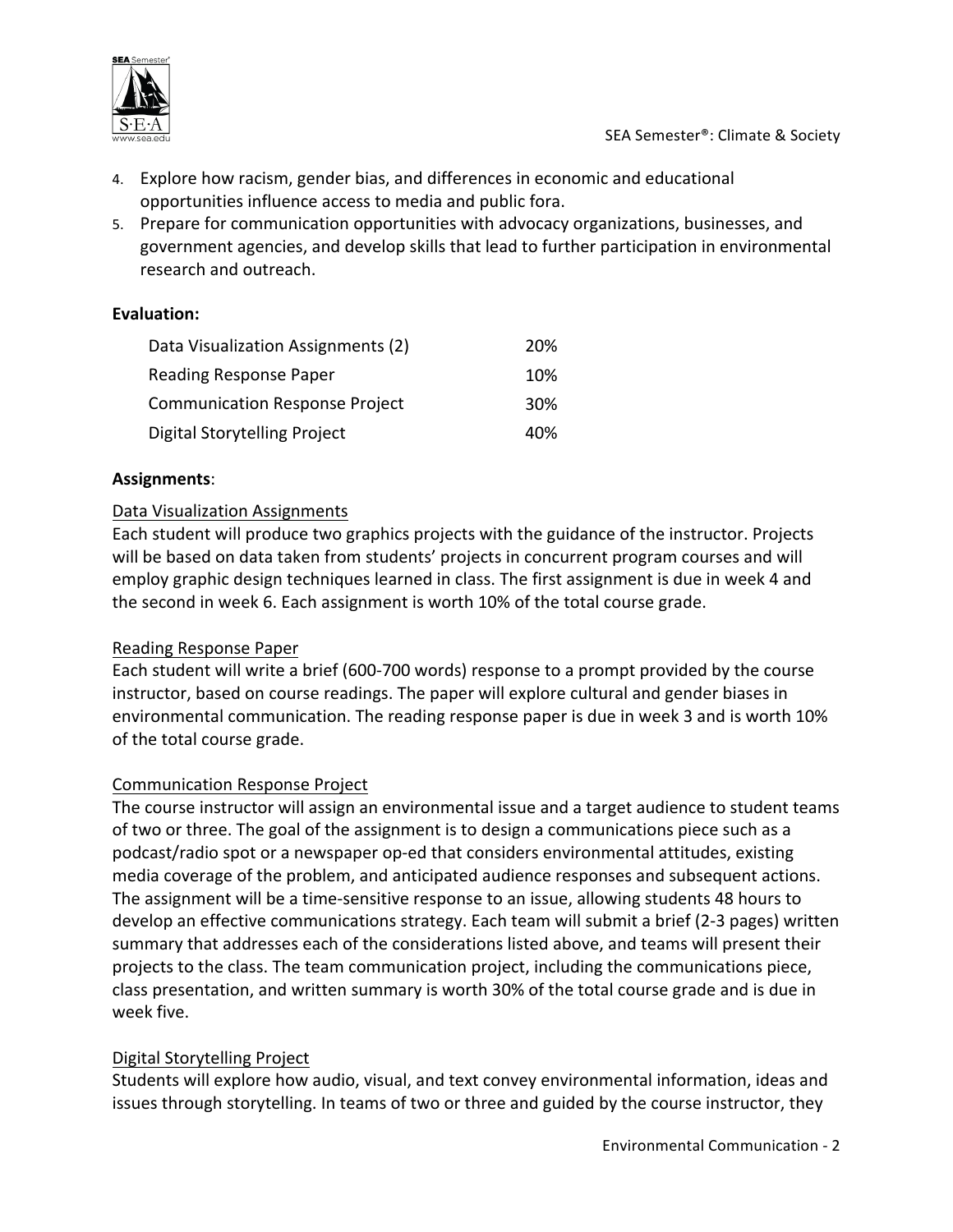

will identify environmental issues in one or more of the places visited during the second shore and sea components of the program. Student teams will develop communication pieces in media of their choice (e.g., podcast, video, documentary-style report, multi-media press kit) which they will present to the class in the final week of the semester. Program faculty and ship staff will provide content guidance and will advise students on the appropriate size and scope of their projects. The digital storytelling project is due in week 12 and is worth 40% of the total course grade.

## **Expectations and Requirements:**

- Punctual attendance is required at every class meeting.
- Active participation in class discussion is expected.
- Late assignment submissions are not accepted.
- The policy on academic accuracy, quoted below, will be strictly followed in this class. The papers that you submit in this course are expected to be your original work. You must take care to distinguish your own ideas and knowledge from wording or substantive information that you derive from one of your sources. The term "sources" includes not only published primary and secondary material, but also information and opinions gained directly from other people and text that you cut and paste from any site on the Internet.

# The responsibility for learning the proper forms of citation lies with you.

Quotations must be placed properly within quotation marks and must be cited fully. In addition, all paraphrased material must be acknowledged completely. Whenever ideas or facts are derived from your reading and research, the sources must be indicated. (Harvard *Handbook for Students,* 305)

- Considerations for use of internet sources: As you browse websites, assess their usefulness very critically. Who posted the information and why? Can you trust them to be correct? Authoritative? Unbiased? Your annotation should include the name of the author or organization originating any material that you reference. If you can't identify the source, don't use it!
- Please consult information in the SEA Student Handbook on Academic Integrity and direct any questions to SEA Semester faculty.

## **Readings:**

Arendt, Florian, and Jörg Matthes. Nature Documentaries, Connectedness to Nature, and Proenvironmental Behavior. *Environmental Communication* 10(4):453-472. 2016.

Barber, John F. Digital storytelling: New opportunities for humanities scholarship and pedagogy. *Cogent Art & Humanities* 3:1181037. 2016.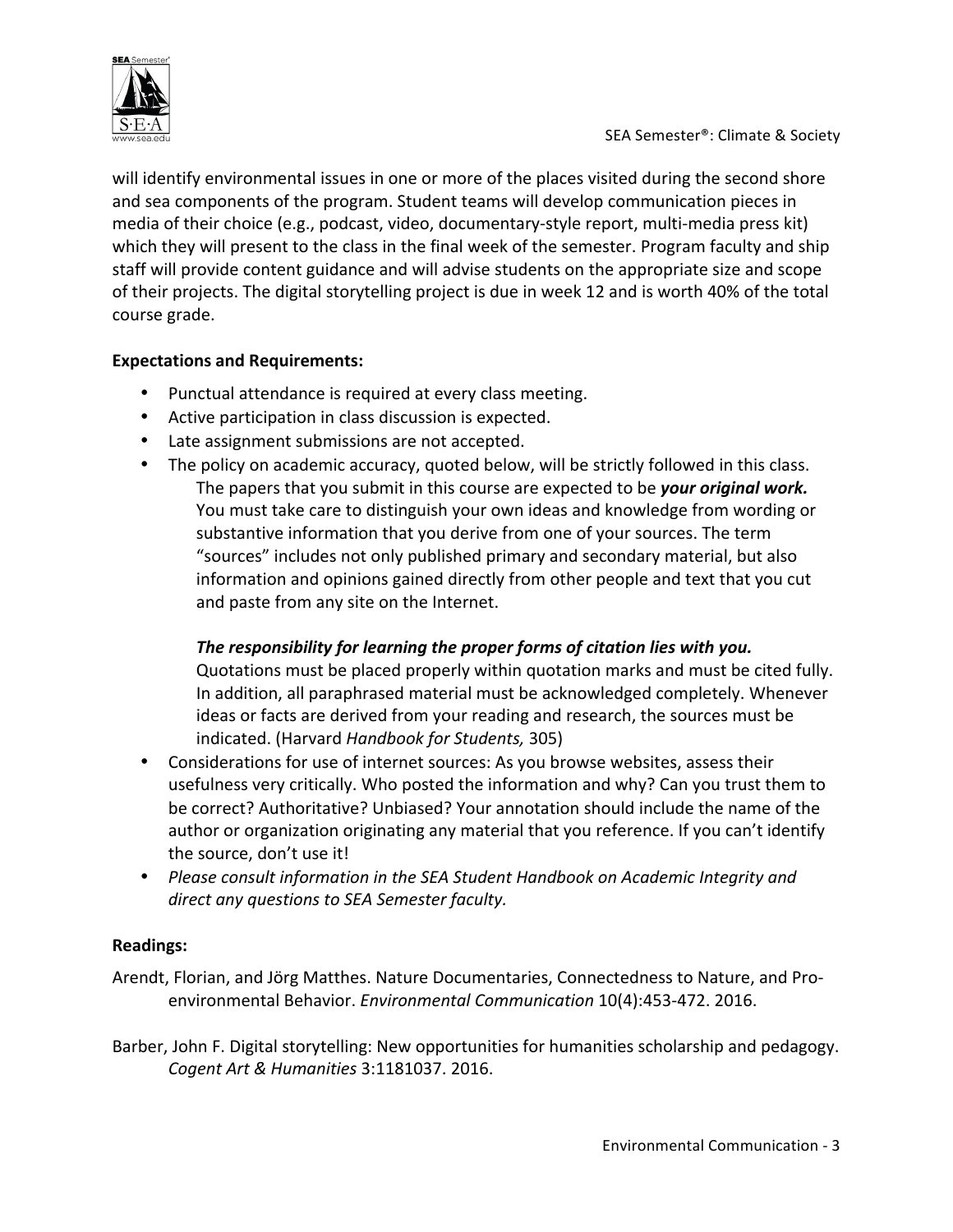

- European Environment Agency (EEA). Communication, environment and behaviour. EEA Report 13: 23 pp. Luxembourg: Publications Office of the European Union. 2016.
- Franz-Balsen, Angela. Gender and (Un)Sustainability: Can Communication Solve a Conflict of Norms? *Sustainability* 6:1973-1991. 2014.
- Jurin, Richard R., Donny Roush, and Jeff Danter. *Environmental Communication*. Second Edition. New York: Springer. 2010.
- Klöckner, Christian A. *The Psychology of Pro-Environmental Communication*. New York: Palgrave Macmillan. 2015.
- Lakoff, George. Why it Matters How We Frame the Environment. *Environmental Communication* 4(1):70-81. 2010.
- Nisbet, Matthew C., and Todd P. Newman. Framing, the Media, and Environmental Communication. In: *The Routledge Handbook of Environment and Communication*, Anders Hansen and Robert Cox, eds. Pp. 325-338. New York: Routledge. 2015.
- Norton, Todd, and Natalie Grecu. Publics, communication campaigns, and persuasive communication. In: The Routledge Handbook of Environment and Communication, Anders Hansen and Robert Cox, eds. Pp. 354-367. New York: Routledge. 2015.
- Pezzullo, Phaedra C., and Robert Cox. *Environmental Communication and the Public Sphere* (Fifth Edition). Thousand Oaks, CA: Sage. 2018.
- Russill, Chris, and Zoe Nyssa. The tipping point trend in climate change communication. *Global Environmental Change* 19:336-44. 2009.
- White, Michael. Susan Joy Hassol and climate communication. *Forecast July 14, 2016.* http://forecastpod.org/index.php/2016/07/14/susan-joy-hassol-and-climatecommunication/

#### **Course Calendar:**

| <b>Topic</b>                                                                             | <b>Readings/Assignments Due</b>                                                                            |  |
|------------------------------------------------------------------------------------------|------------------------------------------------------------------------------------------------------------|--|
| Week 1 (4 hours) – on shore at SEA campus in Woods Hole                                  |                                                                                                            |  |
| <b>Seminar:</b> Introduction to the themes, readings, and<br>expectations for the course | Readings: Pezzullo & Cox 2018 (Ch. 1,<br>"Defining Environmental<br>Communication"); Jurin et al 2010 (Ch. |  |
| <b>Workshop:</b> Assessing what we know (and don't know)                                 | 3, "Developing Your Environmental                                                                          |  |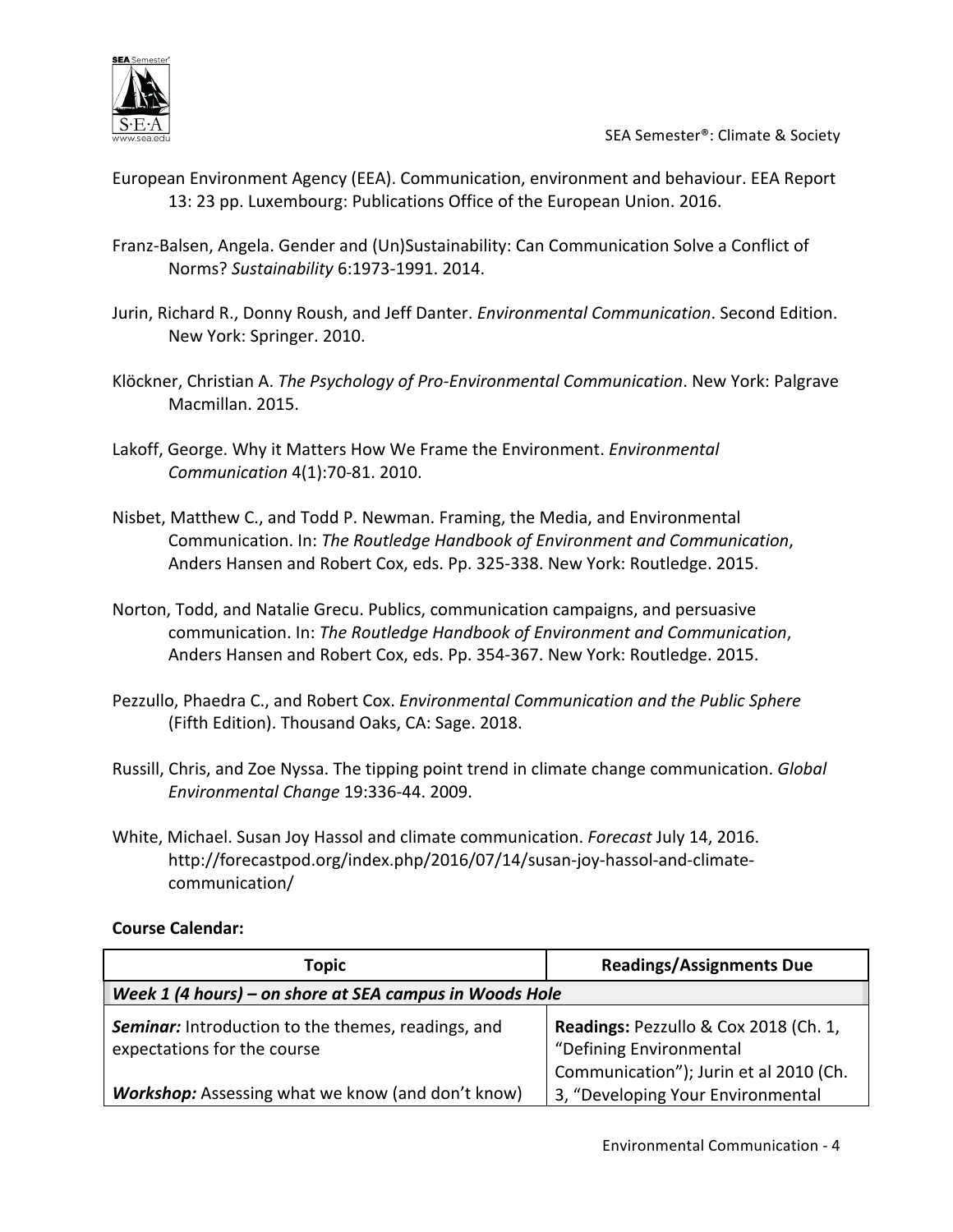

| when we communicate about the environment                                                                             | Literacy")                                                                                                                                                                         |  |
|-----------------------------------------------------------------------------------------------------------------------|------------------------------------------------------------------------------------------------------------------------------------------------------------------------------------|--|
| Week 2 (6 hours) – on shore at SEA campus in Woods Hole                                                               |                                                                                                                                                                                    |  |
| Seminar: Changing environmental attitudes and<br>behaviors<br><b>Workshop:</b> Persuasive communication               | Readings: Klöckner 2015 (Ch. 4,<br>"Decision Models"); EEA 2016 (Ch. 3,<br>"What Does Behavioral Science Say?");<br>Pezzullo & Cox 2018 (Ch. 2, "Contested<br>Meanings")           |  |
| Week 3 (6 hours) - on shore at SEA campus in Woods Hole                                                               |                                                                                                                                                                                    |  |
| <b>Seminar:</b> Data Communication and Visualization 1<br><b>Seminar:</b> The power of storytelling                   | Readings: Lakoff 2010; Jurin et al 2010<br>(Ch. 12, "Communicating Across<br>Cultures"); Franz-Balsen 2014                                                                         |  |
|                                                                                                                       | Due: Reading Response Paper                                                                                                                                                        |  |
| Week 4 (8 hours) - on shore at SEA campus in Woods Hole                                                               |                                                                                                                                                                                    |  |
| Seminar: Media<br><b>Workshop/field trip: WCAI Radio visit</b>                                                        | Readings: Nisbet & Newman 2015;<br>Klöckner 2015 (Ch. 6, "Traditional and<br>New Media"); Pezzullo & Cox 2018 (Ch.<br>10, "Digital Media")<br>Due: Data Visualization Assignment 1 |  |
|                                                                                                                       |                                                                                                                                                                                    |  |
| Week 5 (6 hours) - on shore at SEA campus in Woods Hole                                                               |                                                                                                                                                                                    |  |
| <b>Seminar:</b> Building a communication strategy<br>Field Trip: Visit to Falmouth/Woods Hole<br>environmental groups | Readings: Jurin 2010 (Ch. 13, "Speaking<br>to an Audience"; Ch. 17, "Managing<br>Conflict"); Norton & Grecu 2015<br><b>Due:</b> Communication Response Project                     |  |
| Week 6 (8 hours) - on shore at SEA campus in Woods Hole                                                               |                                                                                                                                                                                    |  |
|                                                                                                                       |                                                                                                                                                                                    |  |
| <b>Seminar:</b> Data Communication and Visualization 2                                                                | Reading: Arendt & Matthes 2016                                                                                                                                                     |  |
| <b>Workshop:</b> Environment and film                                                                                 | <b>Due: Data Visualization Assignment 2</b>                                                                                                                                        |  |

| Week 7 (8 hours) – on shore in New Zealand           |  |
|------------------------------------------------------|--|
| Second shore component                               |  |
| <b>Field Trip:</b> Meetings with climate researchers |  |